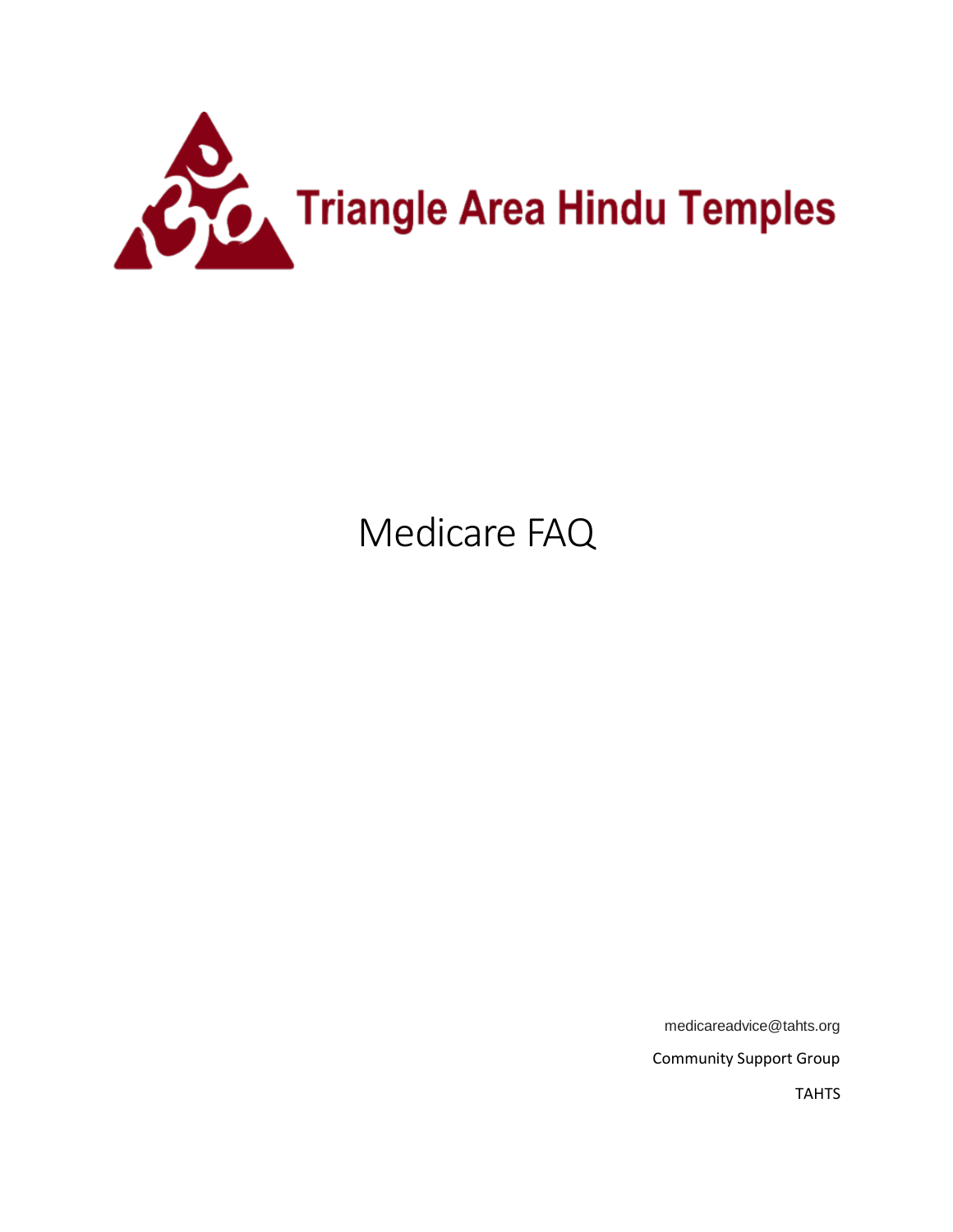This document provides answers to some frequently asked questions (FAQ) on Medicare. If you have specific questions regarding your situation, please contact [medicareadvice@tahts.org.](mailto:medicareadvice@tahts.org) We have access to certified SHIIP counselors who speak in Hindi, Gujarati or English.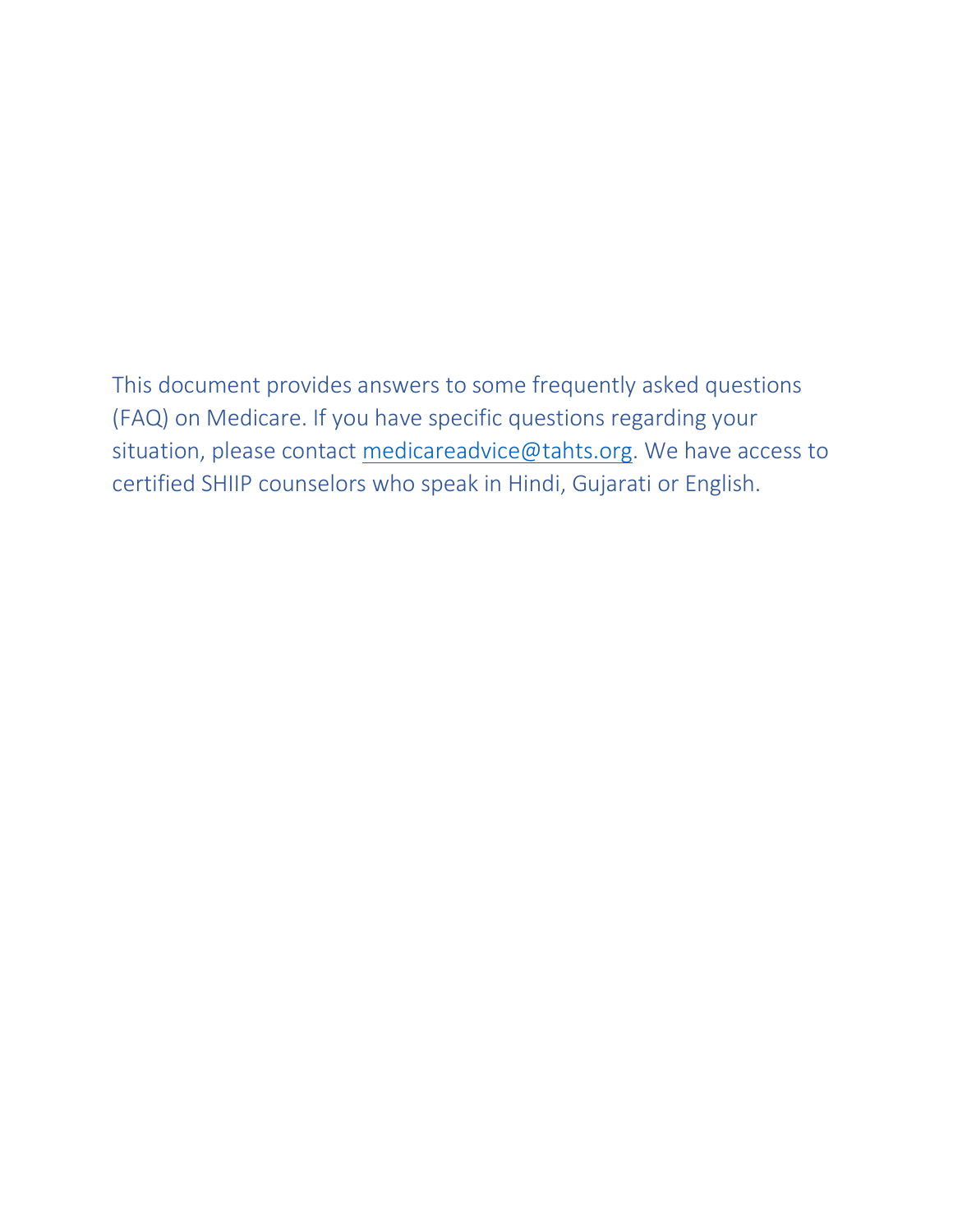# Do I qualify to get Medicare?

If you are a US Citizen or a permanent resident, 65 years or older and you or your spouse worked and paid Medicare taxes for at least 10 years (40 quarters).

(Citation: [https://www.hhs.gov/answers/medicare-and-medicaid/who-is-elibible-for](https://www.hhs.gov/answers/medicare-and-medicaid/who-is-elibible-for-medicare/index.html)[medicare/index.html\)](https://www.hhs.gov/answers/medicare-and-medicaid/who-is-elibible-for-medicare/index.html)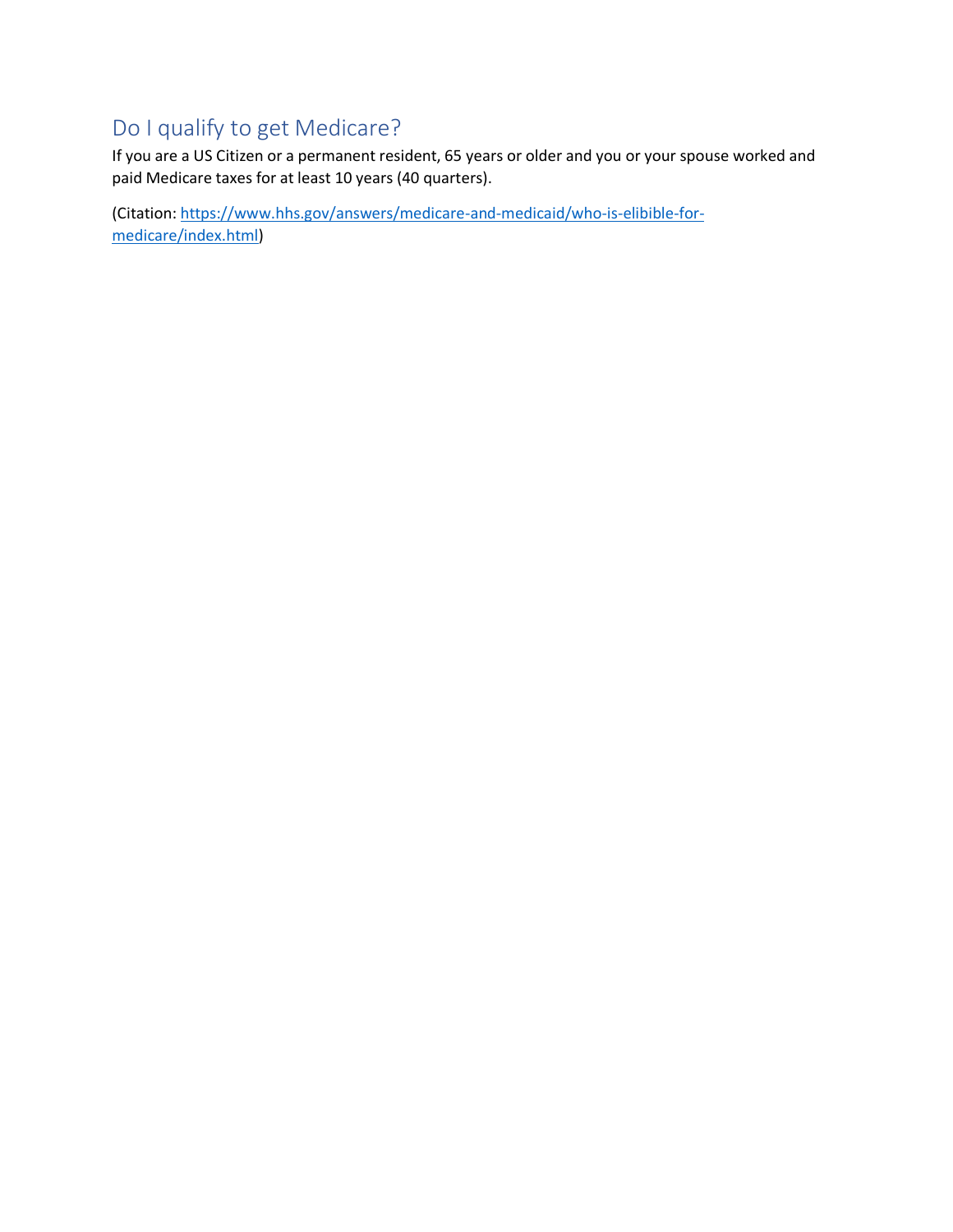### When should I enroll in Medicare?

If you are getting Social Security when you turn 65, you will be automatically enrolled for Medicare Part A and Part B.

If you are not getting Social Security when you turn 65, you need to sign up. You need to signup 3 months before you turn 65. Please contact your Social Security office to sign up. This is the Initial Enrollment Period.

# When Is My 7-Month Initial Enrollment Period?



(Citation: [https://www.mymedicarematters.org/enrollment/when-can-i-enroll/\)](https://www.mymedicarematters.org/enrollment/when-can-i-enroll/)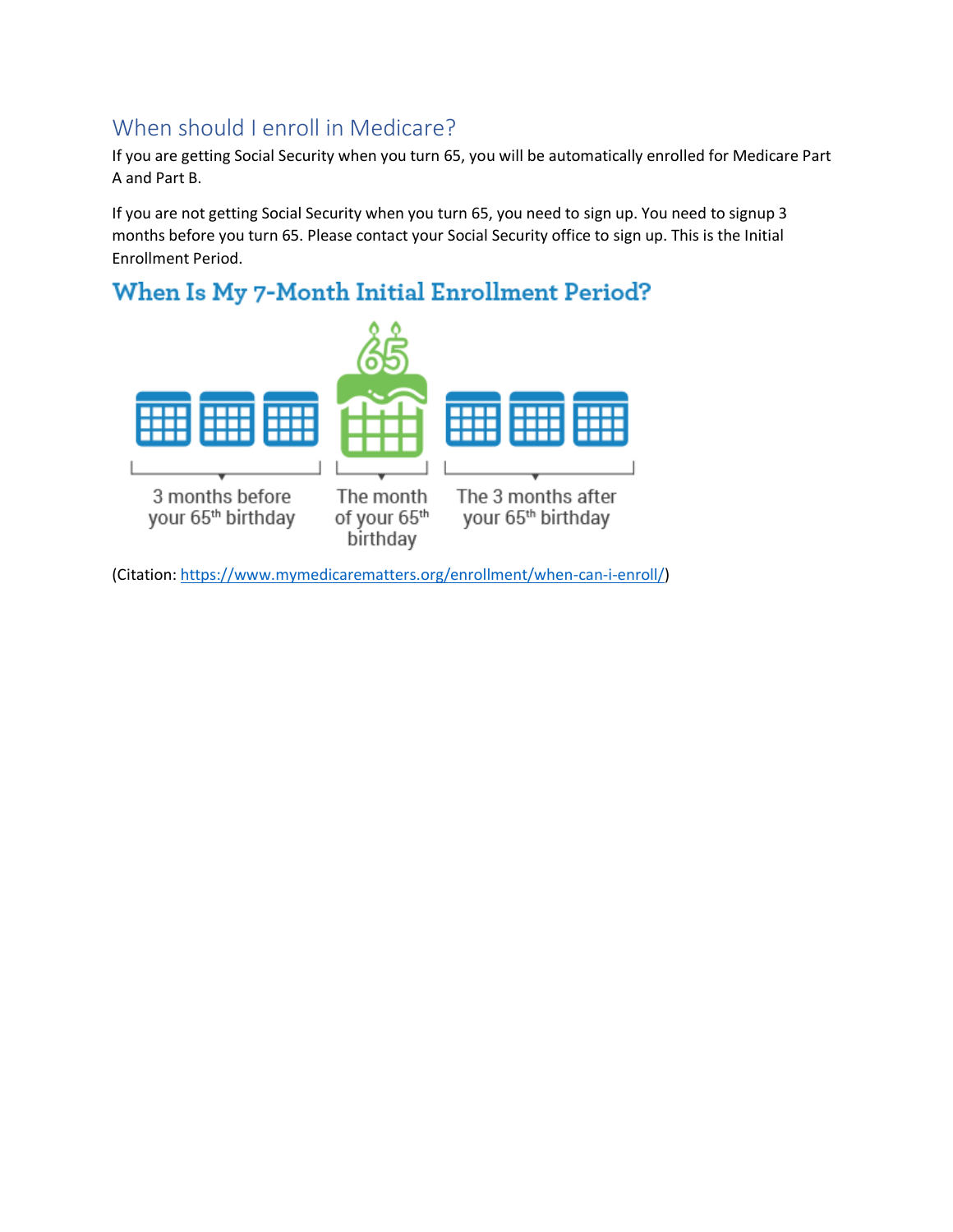#### What is annual enrollment period?

Once you are in the Medicare program, every year between October 15 through December 7, you can make changes to your Medicare plans. This is the Open Enrollment Period.

# When Is the Open Enrollment Period?



(Citation: [https://www.mymedicarematters.org/enrollment/when-can-i-enroll/\)](https://www.mymedicarematters.org/enrollment/when-can-i-enroll/)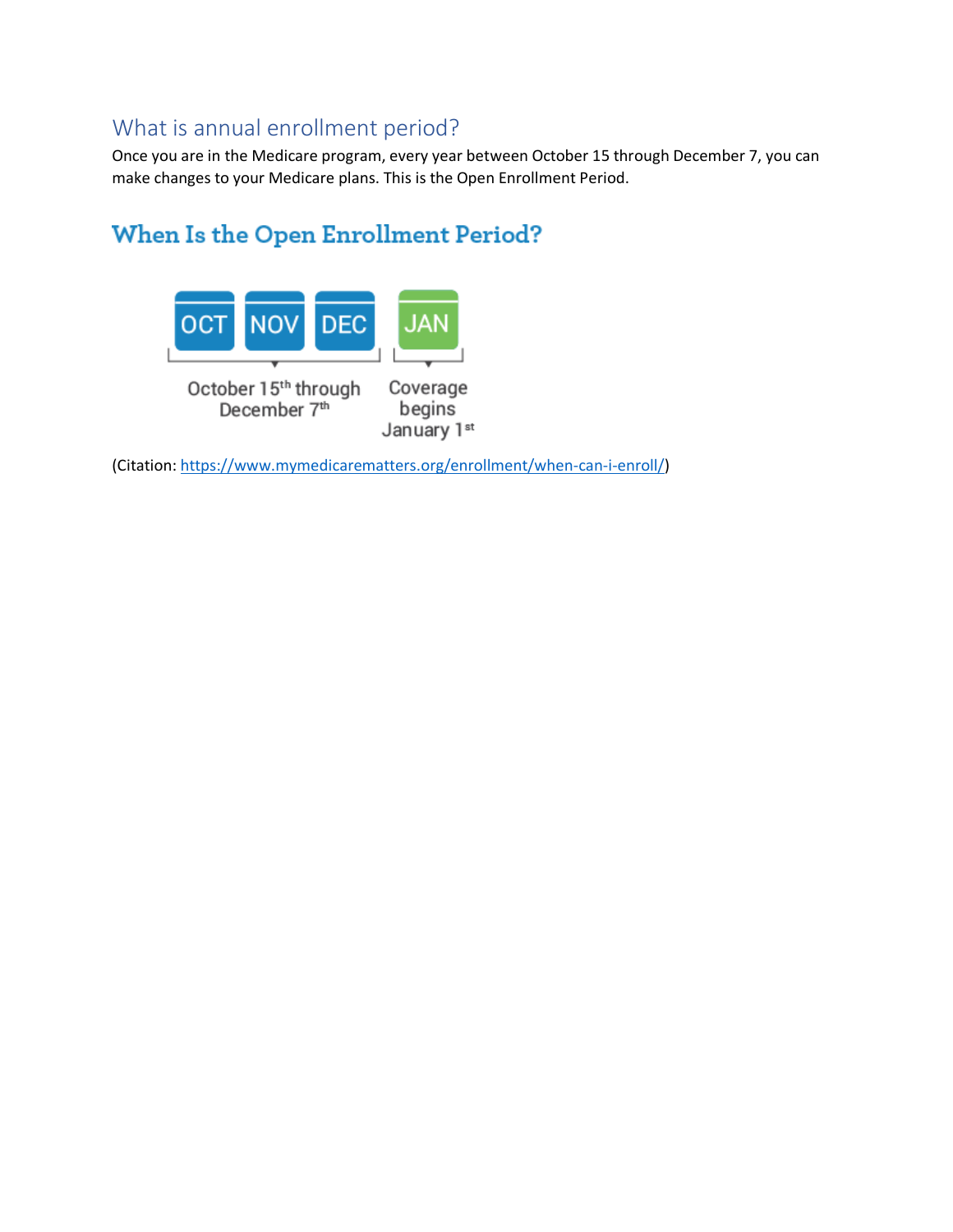### What is the General Enrollment Period?

If you miss the Initial Enrollment Period, you get another chance to enroll during this period. Also, if you signed up but did not like what you signed up for and want to make changes after the Initial Enrollment Period, you can do so during this period.

# When Is the General Enrollment Period?



(Citation: [https://www.mymedicarematters.org/enrollment/when-can-i-enroll/\)](https://www.mymedicarematters.org/enrollment/when-can-i-enroll/)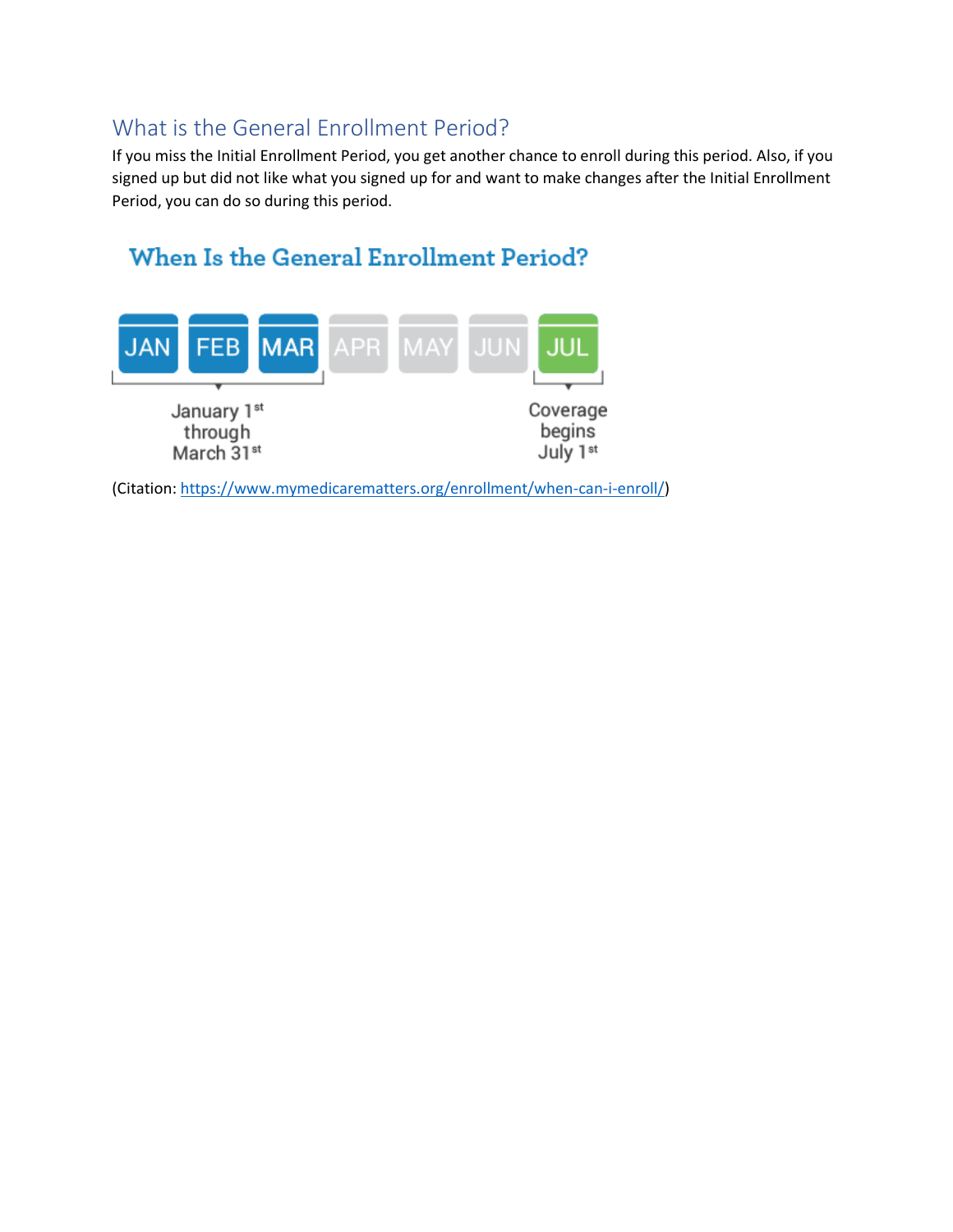# Where do I sign up for Medicare?

You signup for Medicare with the Social Security Administration (SSA). Here is their website: <https://secure.ssa.gov/iClaim/rib>

Before you go to SSA, make sure you have the following documents with you:

- a. Government issued ID driver's license or passport
- b. Fill out the CMS L564 form. [https://www.cms.gov/Medicare/CMS-Forms/CMS-](https://www.cms.gov/Medicare/CMS-Forms/CMS-Forms/CMS-Forms-Items/CMS009718.html)[Forms/CMS-Forms-Items/CMS009718.html](https://www.cms.gov/Medicare/CMS-Forms/CMS-Forms/CMS-Forms-Items/CMS009718.html)
- c. Fill out the CMS 40B form. [https://www.cms.gov/Medicare/CMS-Forms/CMS-](https://www.cms.gov/Medicare/CMS-Forms/CMS-Forms/Downloads/CMS40B-E.pdf)[Forms/Downloads/CMS40B-E.pdf](https://www.cms.gov/Medicare/CMS-Forms/CMS-Forms/Downloads/CMS40B-E.pdf)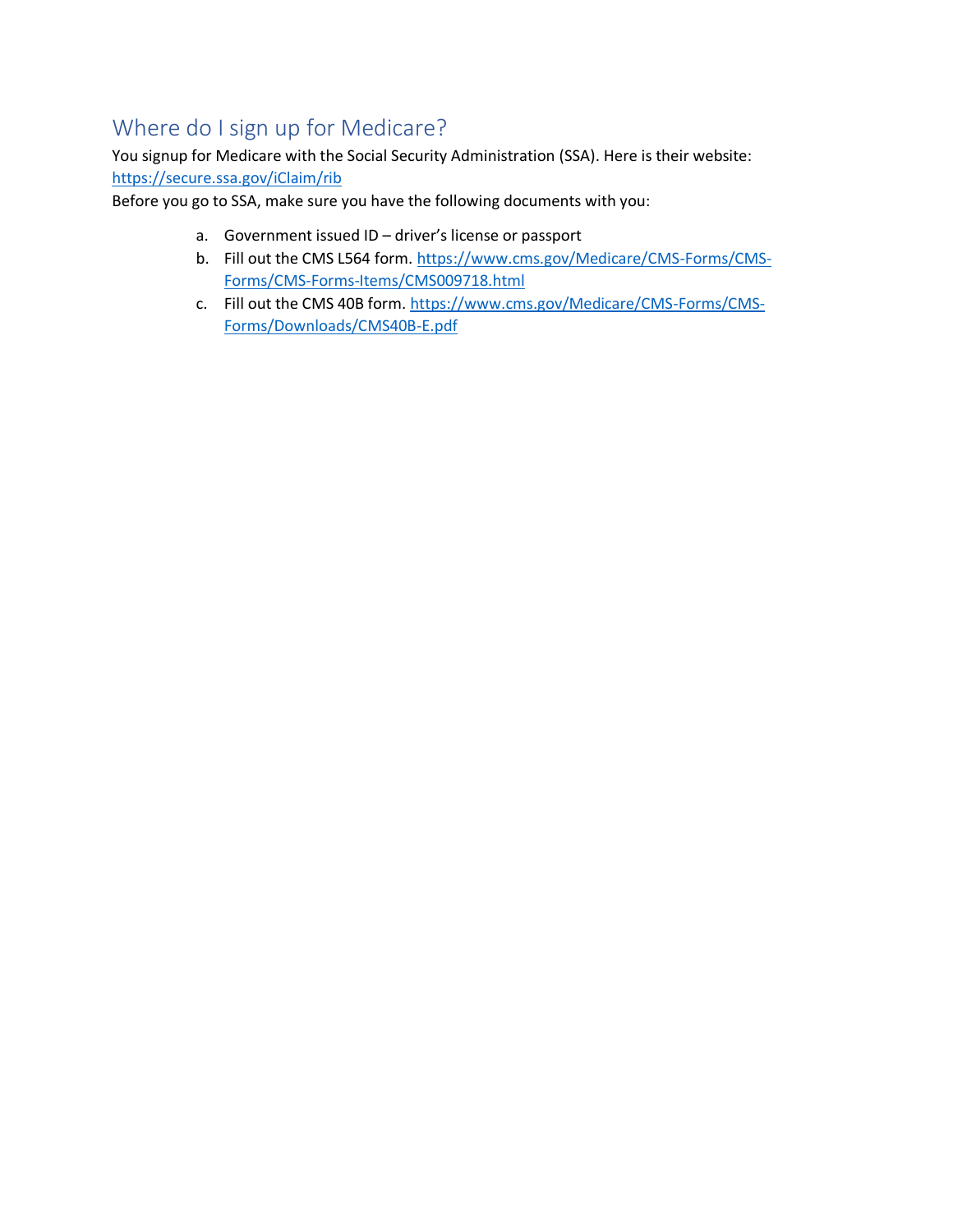# I am confused about the different Medicare Parts, what minimal information do I need to know?

Medicare has the following Parts:

Part A: This part applies towards hospitalization coverage

Part B: This part applies to medical insurance such as doctor visits. This has a monthly mandatory premium.

Part C: This is also called the Medicare Advantage Plan and encompasses Part A and B and provides further coverage.

Part D: This part applies to prescription drug coverage.

D Part A

D Part B

You can add:

You can also add:

 $\square$  Supplemental coverage

(Some examples include

coverage from a Medicare Supplement Insurance

(Medigap) policy, or coverage from a former employer or

 $\Box$  Part D

#### **Original Medicare**

- · Original Medicare includes Medicare Part A (Hospital Insurance) and Part B (Medical Insurance).
- · If you want drug coverage, you can join a separate Part D plan.
- · To help pay your out-of-pocket costs in Original Medicare (like your deductible and 20% coinsurance), you can also shop for and buy supplemental coverage.

#### **Medicare Advantage** (also known as Part C)

- Medicare Advantage is an "all in one" alternative to Original Medicare. These "bundled" plans include Part A, Part B, and usually Part D.
- Some plans may have lower outof-pocket costs than Original Medicare.
- · Some plans offer extra benefits that Original Medicare doesn't cover- like vision, hearing, or dental.



An overview of Medicare benefits is available at

union.)

[http://www.ncdoi.com/\\_Publications/2019%20Medicare%20and%20You\\_SNE1\\_SVCP\\_120.pdf](http://www.ncdoi.com/_Publications/2019%20Medicare%20and%20You_SNE1_SVCP_120.pdf)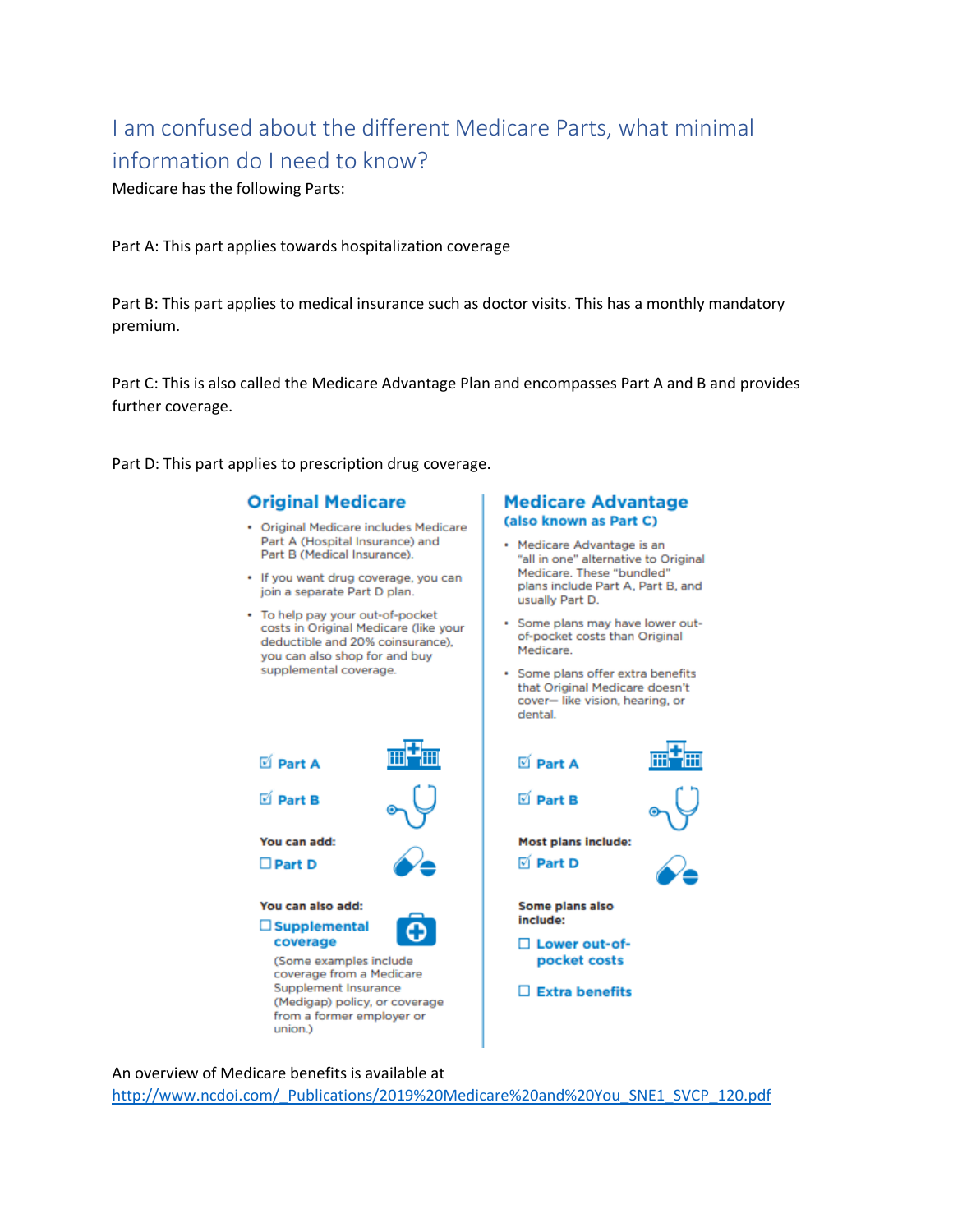# What are Medicare Plans? I sometimes hear Medicare Parts and then there are Plans, what do they mean?

Medicare Parts A and B do not provide full coverage for medical and hospitalization. There is some part that is left out. For example, in Medicare Part B, 80% of the expenses for doctor visits are covered while you have to pay 20% of the cost. There are many private insurance providers that provide additional insurance to cover this 20% that is left out by Medicare. Based on the type and cost of coverage, these insurance plans have names such as Plan A, Plan B, through Plan F and Plan F\* through Plan L. These plans provide their benefits at an additional premium.